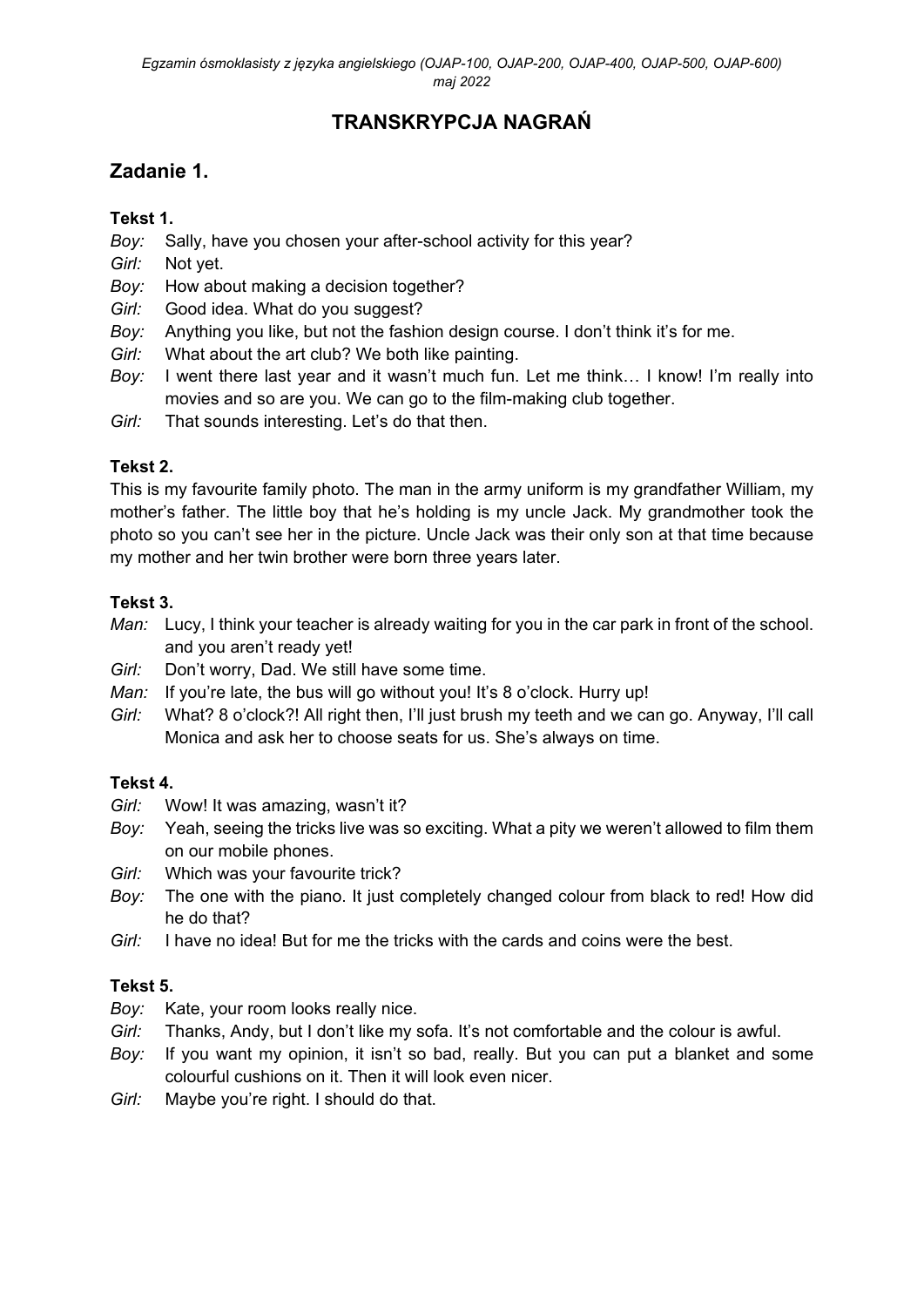## **Zadanie 2.**

#### **Wypowiedź 1.**

*Boy:* I was standing on a crowded platform waiting for my train. Then I noticed a little boy. He was crying because he couldn't find his parents. I told him not to worry and that I'd stay with him and wait for them. As it was a bit cold, I gave him my scarf. Soon I saw a man pushing his way towards us. It was the boy's father. He thanked me for looking after his son.

#### **Wypowiedź 2.**

*Girl:* It was a beautiful summer day and I was going to Cracow. I hoped to have a pleasant journey, but I didn't. The weather was very hot, but inside the train the temperature was really low because the air conditioning was on. I was wearing a T-shirt and shorts and I didn't have any warm clothes with me. The next day I woke up with a sore throat and a runny nose.

### **Wypowiedź 3.**

*Boy:* Once, my father and I were travelling by train. We were so tired that we both fell asleep. When my dad woke up, he looked out of the window and shouted: "Oh, no! We've missed our stop!" We had to get off at the next station. We decided to go home by bus. We got there at 7 p.m. instead of 6 p.m.

### **Wypowiedź 4.**

*Girl:* I was only 6 then, but I remember my first train trip very well. My mum planned it very carefully and I was so excited! I was allowed to buy the tickets by myself and the woman at the ticket office at the station was very helpful. The train went really fast and I liked the views from the window a lot. Now, I love travelling by train.

### **Zadanie 3.**

- *Man:* Hello Kate. You're the youngest female passenger plane captain in the world. What's that like? How does it feel?
- *Woman:* I'm just happy to have a job that I love.
- *Man:* Did you do your pilot's course in Scotland? I've heard there's a good school there.
- *Woman:* Actually, in Scotland there are only courses for the pilots of small private planes. The best school for passenger plane pilots is in New Zealand but it was too expensive for me and the cost of getting there was really high. So I chose the one in Italy. I did my course and passed my final exams there.
- *Man:* Was the training hard for you?
- *Woman:* Yes and no. I really liked the flight simulators. I had a lot of exams, but they were not a problem for me. I just love tests. The worst part was that every week we had to go on a 10-kilometre run. I like exercising in general, but I hate running.
- *Man:* How many countries have you flown to since you got your pilot's licence?
- *Woman:* I count airports, not countries. I've got a map on which I mark the airports I've flown to. I've been to 67 so far. Next year I'm going to start flying to China, which means that I'll add at least another 10 airports to my list.